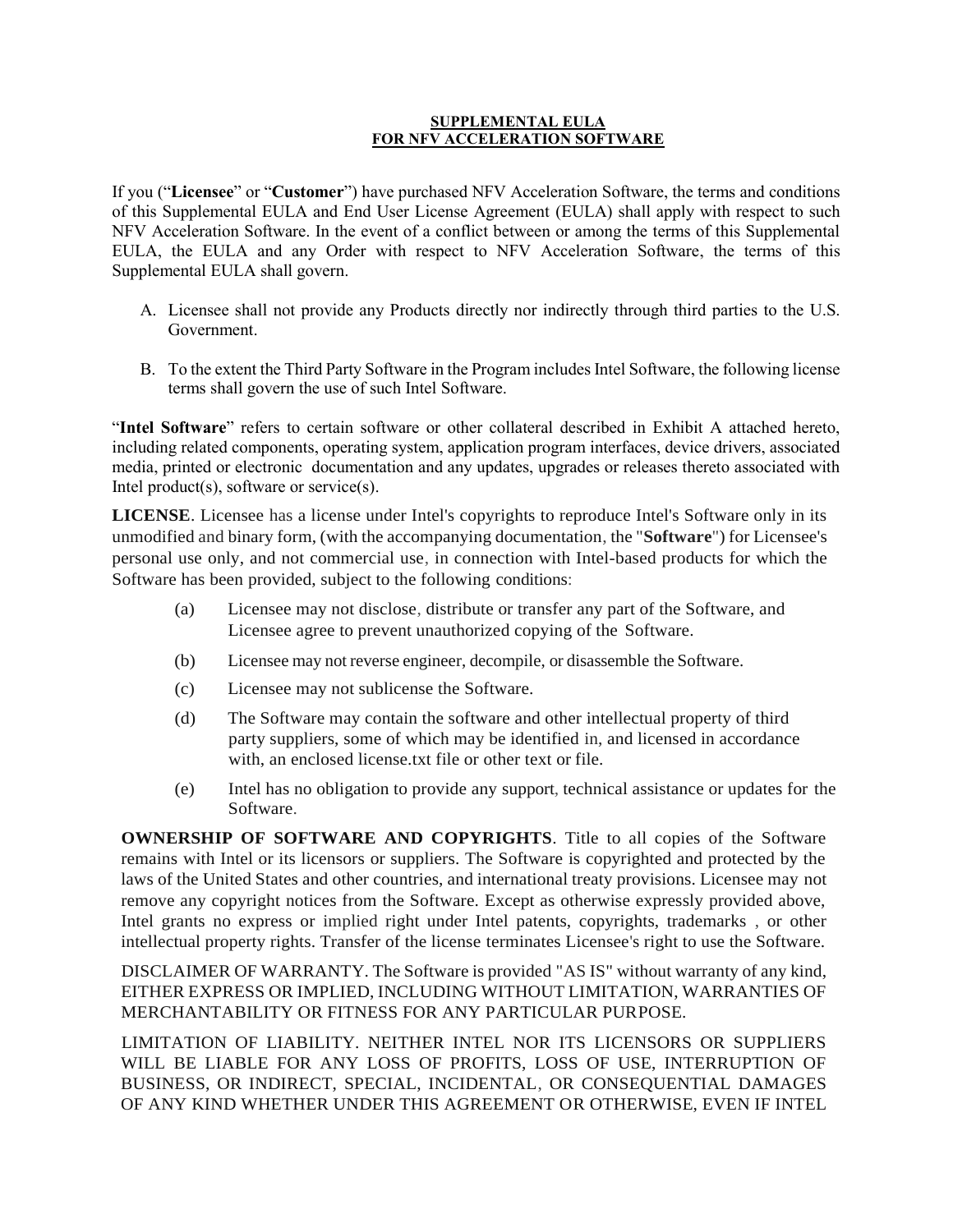## HAS BEEN ADVISED OF THE POSSIBILITY OF SUCH DAMAGES.

**LICENSE TO USE COMMENTS AND SUGGESTIONS**. These Supplemental EULA does NOT obligate Licensee to provide Intel with comments or suggestions regarding the Software. However, if Licensee provides Intel with comments or suggestions for the modification, correction, improvement or enhancement of (a) the Software or (b) Intel products or processes that work with the Software, Licensee grants to Intel a non-exclusive, worldwide, perpetual, irrevocable, transferable, royalty-free license, with the right to sublicense, under Licensee's intellectual property rights, to incorporate or otherwise utilize those comments and suggestions.

**TERMINATION OF THIS LICENSE**. Intel or the sublicensor may terminate this license at any time if Licensee is in breach of any of its terms or conditions. Upon termination, Licensee will immediately destroy or return to Intel all copies of the Software.

**THIRD PARTY BENEFICIARY**. Intel is an intended beneficiary of the EULA and has the right to enforce all of its terms.

**U.S. GOVERNMENT RESTRICTED RIGHTS**. The Intel Software is a commercial item (as defined in 48 C.F.R. 2.101) consisting of commercial computer software and commercial computer software documentation (as those terms are used in 48 C.F.R. 12.212), consistent with 48 C.F.R. 12.212 and 48 C.F.R 227.7202-1 through 227.7202-4. Licensee will not provide the Software to the U.S. Government. Contractor or Manufacturer is Intel Corporation, 2200 Mission College Blvd., Santa Clara, CA 95054.

**EXPORT LAWS**. Licensee agrees that neither Licensee nor Licensee's subsidiaries will export/reexport the Software, directly or indirectly, to any country for which the U.S. Department of Commerce or any other agency or department of the U.S. Government or the foreign government from where it is shipping requires an export license, or other governmental approval, without first obtaining any such required license or approval. In the event the Software is exported from the U.S.A. or re-exported from a foreign destination by Licensee, Licensee will ensure that the distribution and export/re-export or import of the Software complies with all laws, regulations, orders, or other restrictions of the U.S. Export Administration Regulations and the appropriate foreign government

.